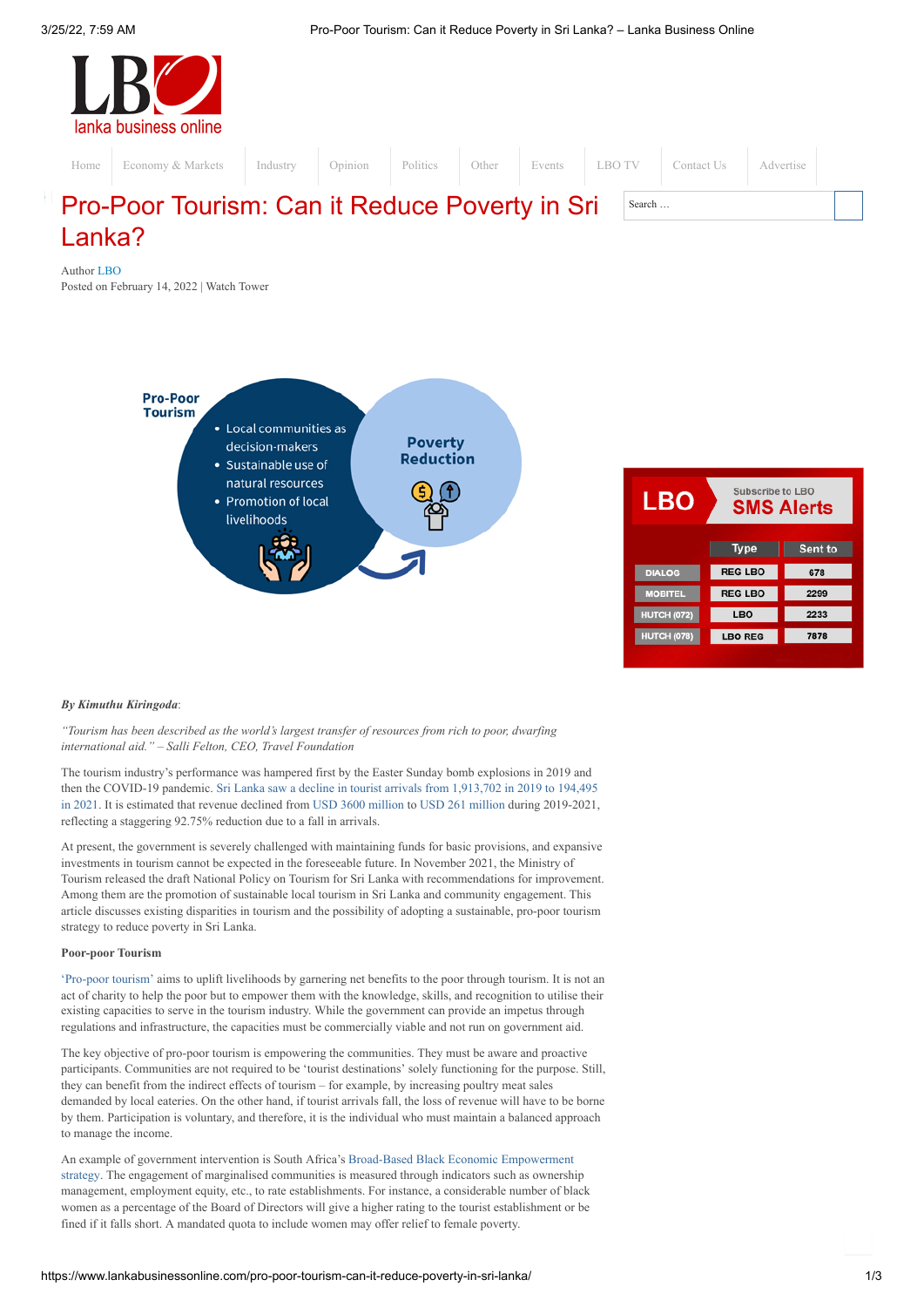The 'Sri Lanka Tourism: Strategic Plan [2017-2020'](https://www.srilankatourismalliance.com/wp-content/uploads/2020/05/TSP-2017-20-summary.pdf) emphasises the need to uplift livelihoods through tourism, with a focus on engaging local communities, supporting local businesses, and promoting the cultural values of the country. The active participation of minorities and women in traditional arts, crafts, and cottage industries is also recognised as key aspects in the poverty-focused tourism strategy.

# **Existing Regional Disparities**

On the ground, there is a notable regional disparity in the operations of the tourism industry. The foreign guest nights spent, as per region in 2019 shows approximately [73%](https://srilanka.travel/SLTDA_documents/ASR%202019.pdf) of foreign guest nights are spent in Colombo and the South Coast. Foreign guest nights spent in the North are almost zero as a percentage (See Figure 1). The area that foreigners choose to reside in is important because they tend to purchase commodities in the vicinity such as local goods use local services such as transportation, laundry, food, and beverages.

# **Figure 1: Foreign Guest Nights by Region, 2019**

### *Source: Sri Lanka Tourism Development Authority (2020)*

The accommodation capacity of tourist hotels also indicates a regional disparity (See Figure 2). However, these numbers are only related to 474 tourist hotels. There are 2,145 other [supplementary](https://srilanka.travel/SLTDA_documents/ASR%202019.pdf) tourist establishments that provide 24,831 rooms for guests. Unfortunately, data pertaining to the regional distribution of these establishments are not available. The number can be higher where unregistered establishments might be in operation.

# **Figure 2: Accommodation Capacity in Tourist Hotels, 2019**

#### *Source: Sri Lanka Tourism Development Authority (2020)*

# **Increasing Local Engagement**

From the above, it is evident that tourism in Sri Lanka is centred in the Western and Southern provinces and the spatial concentration in these provinces should be eased. The Northern and Eastern [provinces](https://www.srilankatourismalliance.com/wp-content/uploads/2020/05/TSP-2017-20-summary.pdf) have untapped tourism potential. For example, Anailativu and Eluvativ islands in Jaffna with kayaking, bird watching, and ferry rides can be promoted as tourist destinations. Tourist hotspots should be identified by the authorities and the responsibility of surrounding operations should be handed over to the local communities.

Conservation of such locations should also be carried out by the community in consultation with the relevant tourism and environmental authorities. The tourism authorities' role should be confined to that of a consultant and licensor. The authorities should exercise caution in inviting large corporates for investment. The naturally preserved locations may be destroyed for accelerated profit and locals may lose the right to use their own land and resources.

Greater utilisation of the island's seas and natural resources can be beneficial to Sri Lanka. Stilt fishing, for example, has artistic and touristic value. This does not require the fisherman to make drastic changes to his main livelihood but to earn a separate income by promoting the fishing methods. The extra income can be seasonal but necessary education and awareness can be offered to manage the livelihood along with tourist services. Governmental agencies can act as educators rather than guarantors for income/services.

#### **Way Forward**

In promoting pro-poor tourism, it is important to draw boundaries not to over-depend on tourism. Sole reliance on tourism has proven to be detrimental during travel restrictions and off-season periods where incomes dry up. The communities' livelihoods should be shaped to cater to tourists with minimal disruptions to their normal routine. Therefore, the government's role should be limited to providing regulatory and educational impetus rather than guaranteeing financial incentives. Empowering the communities to maintain their existing capacities and capital and developing them, are key to effective pro-poor tourism.

*Kimuthu Kiringoda is a Research Assistant at the Institute of Policy Studies of Sri Lanka (IPS) with research interests in health, labour markets, tourism, SMEs and SDGs. She holds a BA (honours) degree in* Economics from the University of Colombo. She also has a Bachelor of Laws (LLB) from the University of *London. Kimuthu is currently reading for an MSc in Sustainable Management of ered by the University of Bedfordshire (UK). (Talk with Kimuthu: kimuthu@ips.lk)*

| $\boxdot$ Subscribe $\blacktriangledown$ | Login |
|------------------------------------------|-------|
|                                          |       |
| 0 COMMENTS                               |       |